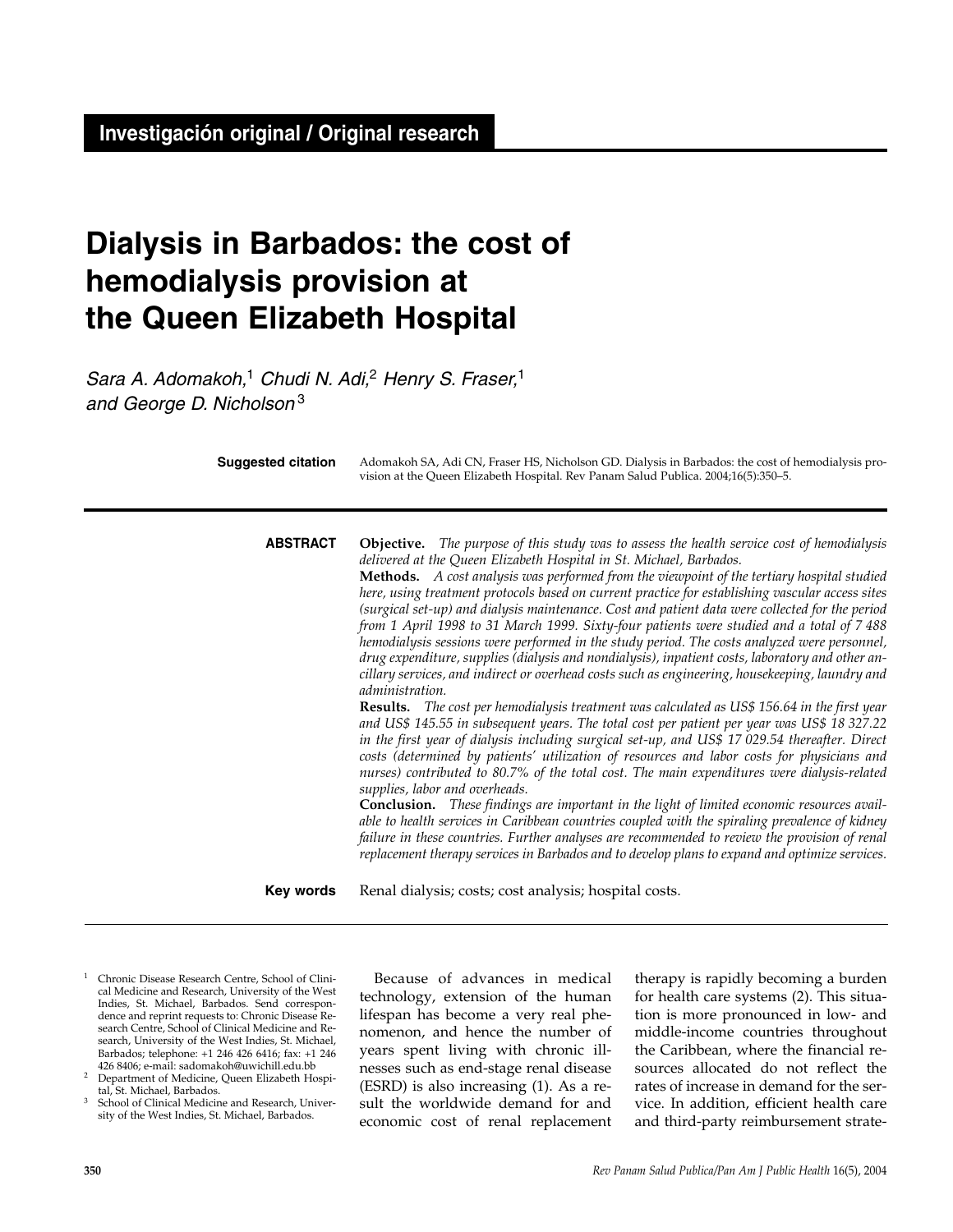gies are sorely lacking, and the entire cost is borne mainly by the secondary care sectors.

In Barbados, demand for dialysis greatly exceeds the service capacity. In view of the steady increase in the rate of entry of new patients into the hemodialysis program, it is necessary to adopt measures aimed at making the delivery of hemodialysis more cost effective (3, 4). Although economic factors are not generally a primary consideration at the time of prescribing dialysis, it has become clear that the economic resources targeted towards this area need to be reviewed and allocated in the most effective way possible.

The Hemodialysis unit we studied is located within a tertiary care setting at the Queen Elizabeth Hospital (hereafter QEH), a teaching hospital of the University of the West Indies School of Clinical Medicine and Research. The service, like all other health services, is provided under the Barbadian public healthcare system. The unit is funded through a global budget system whereby a lump sum is allocated towards renal replacement therapy through the hospital budget. However, there is considerable flexibility in this regard, as the budgets for specific services are not fixed or easily identifiable. For instance, dialysis equipment may be assigned under the budget item labeled plant equipment and furniture, and dialysis-related supplies may be included under supplies and materials, etc.

This paper offers a detailed analysis of the current cost of the service delivered by the dialysis unit at the QEH in Barbados. We highlight the methods used in the costing exercise, the gaps in existing data collection, and our approach to data processing.

## **METHODS**

#### **Patient samples and dialysis utilization patterns**

During the period from 1 April 1998 to 31 March 1999, 64 patients underwent regular hemodialysis therapy for ESRD. This number includes 5 new

patients who were recruited into the program during the study period. All patients were treated with in-center hemodialysis. Cost analysis was restricted to patients who survived more than 3 months. Patients accepted for dialysis during the study year who died during that year were excluded from the analysis. All regular hemodialysis patients for this period had survived for longer than 3 months.

#### **Treatment pattern and utilization**

Patients received dialysis two or three times weekly as determined by the physician on the basis of available resources and medical necessity. Overall quality of life and complication rates on this regimen are not addressed in this study. Per week, 144 dialysis treatments were performed in 16 sessions for a total of 7 488 dialysis sessions during the study period. Dialysis times varied from a minimum of 3.25 hours to a maximum of 5 hours per treatment. The average number of dialysis sessions per patient per week was 2.25. Dialyzers were reused, with an average utilization of 5 times per dialyzer. Thirteen staff nurses operated two 8-hour shifts in the dialysis unit.

Cost analysis was performed from the viewpoint of the health institution (QEH) to measure the overall cost of treating all patients, the unit cost per hemodialysis session, and the annual cost per patient. Inpatient creation of vascular access, dialysis unit, physician and other service intervention costs incurred by the hospital were included. We excluded costs of inpatient admissions not related to initial surgical creation of vascular access, and costs arising from treatment of complications.

## **Costing methods**

We collected cost data associated with surgical set-up to create vascular access at the start of dialysis (Figure 1), and with maintenance dialysis sessions. Although only 5 new patients were recruited into treatment during the study period, the set-up costs for these were considered as a separate cost and also as part of the total annual cost of dialysis for 1998 to 1999. (This distinction is required for further studies that compare the cost aspects of various treatment modalities.) The methods were used to determine both direct costs (those directly attributable to dialysis treatment) and indirect costs (the portion of the overhead costs incurred by the hospital in the provision of dialysis services).

At the time of our study the QEH did not have prerequisites that might have made cost-analysis processes more efficient and accurate, namely:

- 1. A chart of accounts (categorized and labeled expense and revenue items) relating to the functional organization layout,
- 2. departments identified as cost centers,
- 3. an accurate accounting system that collected financial data by cost centers (departments), with the data displayed by expense and revenue items identified from a chart of accounts,
- 4. up-to-date management information systems that collected nonfinancial data for each cost center and department, e.g., the number of drugs prescribed by each service department, outpatient visits for each specialty, etc.

In the absence of these prerequisites, primary financial and statistical data were collected manually from several sources within the QEH and from the government in order to generate a profile of expenses across all departments. This manual approach is similar to that adopted by Lewis et al. in their cost analysis of hospitals in the Dominican Republic (5). Patient-, treatment- and activity-based surveys were undertaken through reviews of medical records, unit log books for diagnostic procedures, pharmacy records, and through staff interviews to assess working times and duties (time and motion survey). All costs associated with the hospital budget, including the emergency ambulance services, were allocated to calculate the propor-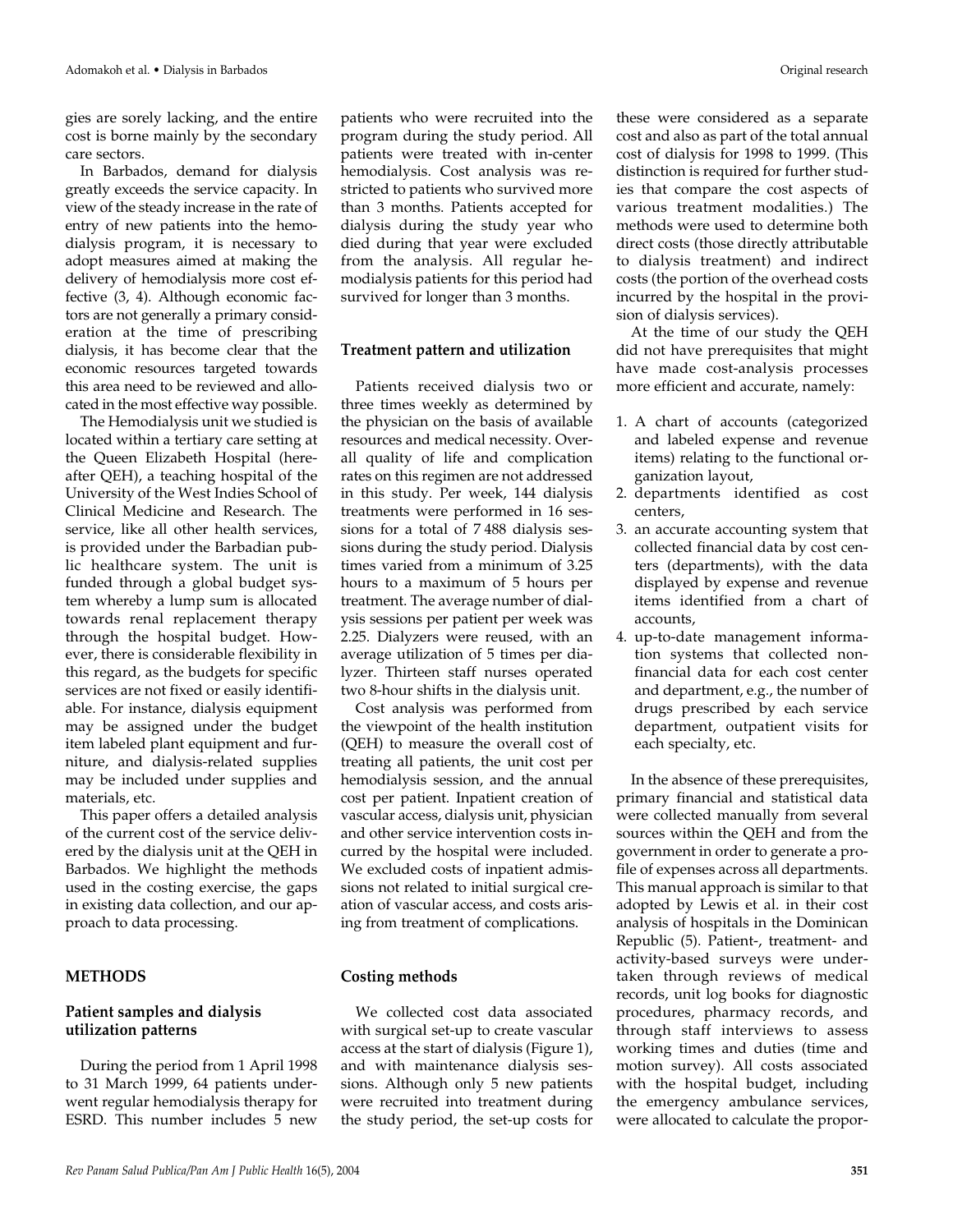#### **FIGURE 1. Protocol for creating surgical access and starting hemodialysis at a tertiary-level hospital in Barbados, 1998–1999**



tional part of the general hospital expenditure corresponding to each department, including the hemodialysis unit. Overhead expenses were allocated to their appropriate overhead departments for later allocation to specific departments. Ancillary costs were also allocated directly to their appropriate service departments (for example, drug costs were allocated directly to the hospital pharmacy).

## **Direct costs**

Direct treatment cost (costs driven by activity and utilization) that could be allocated to surgical set-up for and maintenance of dialysis treatment were identified separately from overhead costs. They were classified as expenditures for physician services, operating room (time, labor), ward (per diem inpatient rate based on nursing input, routine drugs, medical supplies, disposables and food), and dialysis unit costs (based on nursing input, drugs, medical supplies, disposables, X-rays, other diagnostics, laboratory, and capital outlay) (Table 1).

## **Capital replacement costs incorporating opportunity cost**

Capital replacement costs for dialysis machines costs were annualized over 5 years at a discount rate of 10%, and the hemodialysis unit building replacement costs were annualized over 30 years at a discount rate of 6%.

## **Overheads (fixed indirect costs)**

Indirect costs were identified at two levels, namely unit level (specifically, capital equipment and building), and hospital (institutional) level (Table 1). Institutional-level overheads were allocated to the hemodialysis unit using the step-down allocation method (6, 7). Institutional-level capital equipment and building costs were annualized. The step-down allocation method was used to determine the portion of overhead costs from indirect (or shared) departments incurred by the dialysis units, wards and the operating room in treating dialysis patients. Allocation statistics that had resource use implications (cost drivers) were used to distribute overhead costs across departments in a logical fashion.

Assumptions were made to guide the cost analyses. Firstly, the operating room was assumed to be available for surgical set-up of dialysis patients at times appropriate for the creation of an arteriovenous fistula for vascular access. However, this was not always the case, and such scheduling conflicts led to inflated costs, as patients presenting late in their illness required urgent short-term vascular catheterization, followed by long-term catheterization prior to eventual surgical creation of a fistula (Step 3 in Figure 1). (On occasion this was not done until up to 6 months after dialysis started.) Secondly, the case-mix and volume were deemed to be representative of the annual case load normally seen at the QEH.

## **RESULTS**

## **Surgical set-up**

Costs included operating room direct and indirect costs, recovery room direct and indirect costs, and the cost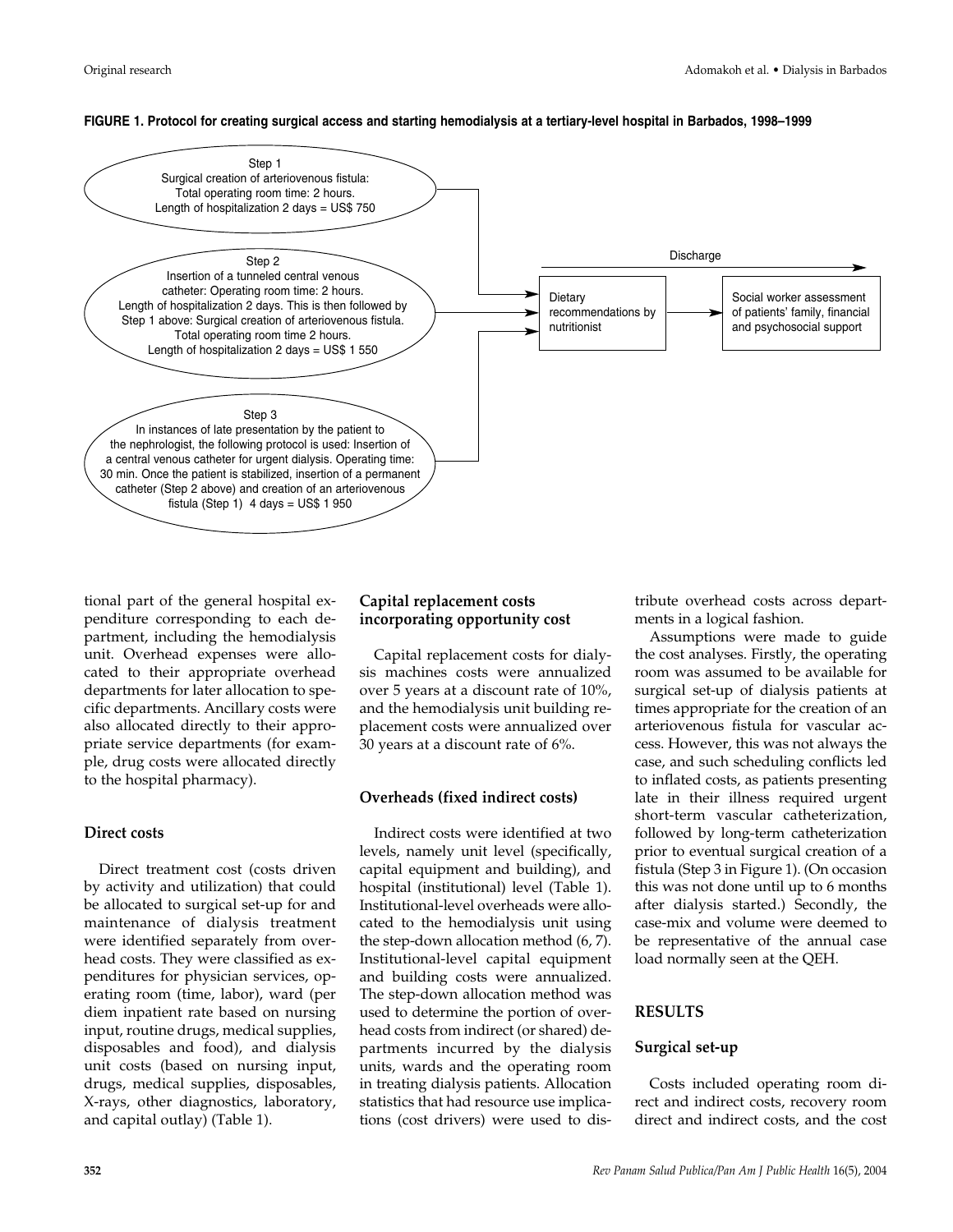#### **TABLE 1. Cost categories associated with dialysis provision at a tertiary-level hospital in Barbados, 1998–1999**

| Category            | Cost item                                                                                                                                                                                        | Cost type         |
|---------------------|--------------------------------------------------------------------------------------------------------------------------------------------------------------------------------------------------|-------------------|
| Case level          | Drugs, lab investigations, X-rays and other investigations                                                                                                                                       | Variable direct   |
| Unit level          | Dialysis unit:<br>Dialysis-related supplies, physician, nurse, social services<br>and dietitian salaries                                                                                         | Variable direct   |
|                     | Operating and recovery room:<br>Anesthetist, surgeon and theater nurse salaries, surgical<br>supplies                                                                                            |                   |
|                     | Wards:<br>Inpatient postoperative nurse and physician salaries                                                                                                                                   |                   |
|                     | Dialysis unit:<br>Equipment and building replacement costs                                                                                                                                       | Fixed direct      |
| Institutional level | All support services: engineering, housekeeping, medical<br>records, dietary, laundry, transportation, medical aid scheme                                                                        | Variable indirect |
|                     | Central administration: hospital administration, nursing<br>administration, accounting, information services, capital<br>equipment and depreciation, construction and<br>redevelopment, benefits | Fixed indirect    |

of inpatient stay plus any drugs or tests required. This gave a total estimate per patient of US\$ 1 297.68 (Table 2).

#### **Dialysis maintenance**

The total cost of dialysis maintenance excluding surgical set-up was US\$ 1 089 890.55. The cost of each maintenance dialysis session was estimated to be US\$ 145.55. Total annual cost per patient for dialysis maintenance only was US\$ 17 029.54. Most

(80.7%) of the total maintenance expenditure for the year was made up of direct costs; overheads accounted for another 15.3%, and fixed direct capital costs accounted for 4.0% (Table 3). The major contributors to the total costs were dialysis-related supplies, labor and overheads.

#### **First-year costs**

Total cost per patient year during the first year of dialysis treatment was cal-

**TABLE 2. Cost of surgical set up in the first year of dialysis at a tertiary-level hospital in Barbados, 1998–1999 (***n* **= 5).**

| Surgical set-up procedures                                          | Amount US\$<br>Unit cost | Amount US\$<br>Total cost<br>$(n = 5)$ |
|---------------------------------------------------------------------|--------------------------|----------------------------------------|
| Surgical creation of arteriovenous fistula: operating room staff,   |                          |                                        |
| supplies, overheads                                                 | 750.33                   | 3751.65                                |
| Recovery: labor, supplies, overheads                                | 151.52                   | 757.575                                |
| Anesthesia and anesthetist                                          | 192.35                   | 961.75                                 |
| Inpatient admission: 2-day hospital stay, nursing, supplies, social |                          |                                        |
| work overheads, at US\$ 98.84/day                                   | 197.68                   | 988.4                                  |
| Lab tests                                                           | 4.60                     | 23                                     |
| Drugs                                                               | 1.20                     | 6                                      |
| Set-up cost per patient in the first year of dialysis               | 1 298                    | 6488                                   |

culated as the cost of both surgical setup and maintenance hemodialysis—a total of US\$ 18 327.22, yielding a unit cost (cost per dialysis session) in the first year of US\$ 156.64.

## **DISCUSSION**

The use of dialysis to treat patients with ESRD remains one of the most resource-intensive and hence expensive therapeutic interventions (4, 8, 9). With the criteria for the provision of dialysis services being expanded to include older patients, dialysis is no longer considered a privilege in Barbados. Comparative unit costs for incenter dialysis in other countries over the same period indicate that the costs of dialysis per patient per year in the United States, Italy, Canada and France are all more than twice those observed in Barbados (10–15). True differences in cost obviously ensue as a result of various factors, namely, different management protocols, inpatient care, an older population of patients with more comorbid illness (especially in the United States), different local labor costs, import duties and shipping charges, tariffs, etc. Further in-depth comparisons between countries of the cost of dialysis must take into consideration perceived quality of life, as well as morbidity and mortality outcomes in these patients (16, 17).

Prevalence rates of renal replacement therapy in the study period were estimated at only 250 per million population (pmp) in Barbados, compared to almost 1 600 pmp in Japan, 1 200 pmp in the US, 755 pmp in France, 320 pmp in Chile, 600 pmp in Uruguay, and 85 pmp in the Dominican Republic (18–24). The 1998–1999 prevalence rate for regular hemodialysis therapy in Barbados reflects the considerable limitations in the availability of dialysis services, and not a lower prevalence of ESRD. A marked increase in overall expenditure for renal replacement therapy will be observed as hemodialysis services are expanded to meet the needs of approximately 36 new patients a year. Indeed, with the acceptance of older patients and the increas-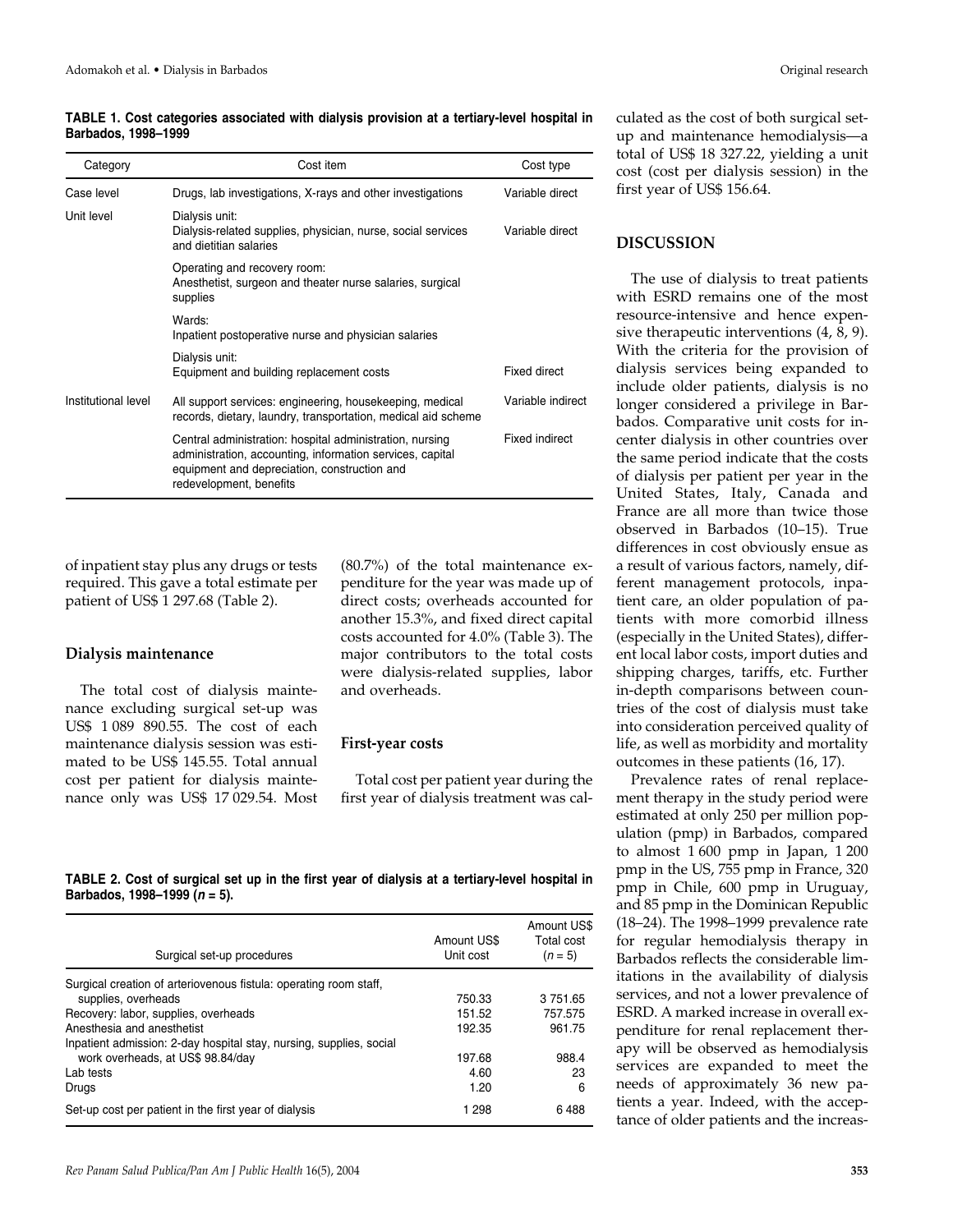#### **TABLE 3. Breakdown of costs of hemodialysis maintenance at a tertiary-level hospital in Barbados, 1998–1999 (***n* **= 64)**

| Costs                                                                                                                                             | Amount<br>US\$ | Proportion of<br>total cost (%) |
|---------------------------------------------------------------------------------------------------------------------------------------------------|----------------|---------------------------------|
| Direct costs                                                                                                                                      |                |                                 |
| Nursing and ancillary (including overtime, allowances, etc.)<br>Dialysis supplies: dialyzers, acid concentrate, machine parts,                    | 257 668.53     | 23.6                            |
| filters, fistula sets, catheters, etc.<br>Other medical supplies: saline, formalin, alcohol acetic acid,                                          | 325 500.00     | 29.9                            |
| gel foam, needles, gauzes, gloves, etc.                                                                                                           | 155 777.98     | 14.3                            |
| Dialysis-related drugs (epoetinum, heparin, etc.)                                                                                                 | 49 639.27      | 4.6                             |
| Drugs                                                                                                                                             | 40 523.12      | 3.7                             |
| Medical staff                                                                                                                                     | 13 775.48      | 1.3                             |
| Nondialysis supplies: office supplies, printing material, cleaning                                                                                | 373.75         | 0.4                             |
| X-rays                                                                                                                                            | 390.00         | 0.04                            |
| Total variable direct costs                                                                                                                       | 878 883        | 80.7                            |
| Overhead costs<br>Engineering, laundry, housekeeping, stores, medical records,<br>administration, infection control, sterilization dept., nursing |                |                                 |
| administration, natural gas                                                                                                                       | 154 614.43     | 14.2                            |
| Electricity                                                                                                                                       | 11 212.36      | 1                               |
| Water                                                                                                                                             | 841.17         | 0.1                             |
| Total variable and fixed indirect overheads                                                                                                       | 166 667        | 15.3                            |
| Capital replacement costs                                                                                                                         |                |                                 |
| Nine dialysis machines                                                                                                                            | 38 798.75      | 3.6                             |
| <b>Building</b>                                                                                                                                   | 4 540.55       | 0.4                             |
| Total fixed direct capital                                                                                                                        | 43 339         | 4                               |
| Total                                                                                                                                             | 1 089 890.55   | 100                             |

ing admission of patients with diabetic nephropathy to the hemodialysis program, the number of patients receiving renal replacement therapy has risen to approximately 540 pmp in 2004.

Dialyzer reuse had considerable economic impact on the cost of dialysis at the QEH. Each dialyzer was reused up to five times per patient, yielding five manual reprocessing procedures per dialyzer and six uses. Final reprocessing cost (labor, supplies and overhead) was estimated at US\$ 11.05 per treatment. In the absence of reuse, the cost of each dialyzer per treatment was US\$ 20. At the rate of 7 488 treatments annually, dialyzer reuse led to an annual savings of US\$ 66 605.76

Another modification in practice that resulted in additional cost reductions was quarterly, instead of monthly, hepatitis B testing. In addition, skeletal survey X-rays were not routinely done annually, but were obtained only as needed and during work-up for hyperparathyroidism.

The unrelenting increase in the number of patients requiring dialysis in Barbados and worldwide, along with the greater demand for and wider access to health care, mean that providing adequate dialysis services will remain a challenge to the public health system (3, 25). Since the start of this study, the QEH has collaborated with a private dialysis unit to provide hemodialysis services. To maximize the gains in efficiency for dialysis maintenance in terms of cost and quality outcome, the existing partnership between the QEH and the private dialysis unit should be evaluated as soon as possible. This will enable planners and policy makers to identify the most appropriate balance of care across the two services in the public provision of dialysis treatment.

Efforts to reduce the long-term costs of renal care require the early identification of patients (particularly those with diabetes) at risk for the development of kidney disease. When kidney disease is

detected, treatment strategies aimed at retarding its progression should be aggressively implemented (26). Achieving this goal will require improved awareness and diagnosis of kidney disease by primary care physicians, and early referral to nephrologists (27).

This comprehensive approach raises the issue of short- and long-term costs and benefits. It is recommended that further studies explore the costeffectiveness of current dialysis practice at the QEH. Clinical and quality outcomes must be assessed, and the costs associated with complications estimated and used to adjust the costs derived from this study. Only then can the strengths and weaknesses and the true "value" of current practices be established, and service restructuring and reprogramming undertaken.

# **CONCLUSION**

From the findings of this cost analysis of dialysis in Barbados it can be concluded that hemodialysis provision at a tertiary care unit within the QEH currently functions at a cost level well below the average cost observed in industrialized countries. In terms of efficiency, however, have quality of care and the attainment of optimal outcomes been adequately maintained?

In a global climate of constrained health resources, this is the question health care providers are raising worldwide. Concern, which is particularly great in the industrialized world, now extends to middle-income countries such as Barbados where expectations are increasing as patients seek greater returns on their tax contributions to governments.

The best way forward for countries like Barbados is to concentrate on strategic health rationing with (for example) the application of priority-setting techniques that focus on the economic evaluation of available options for delivery of care. These evaluations should address the effectiveness of the various modalities of renal replacement therapy, the settings in which they are used, and the long-term economic and social benefits to the community.